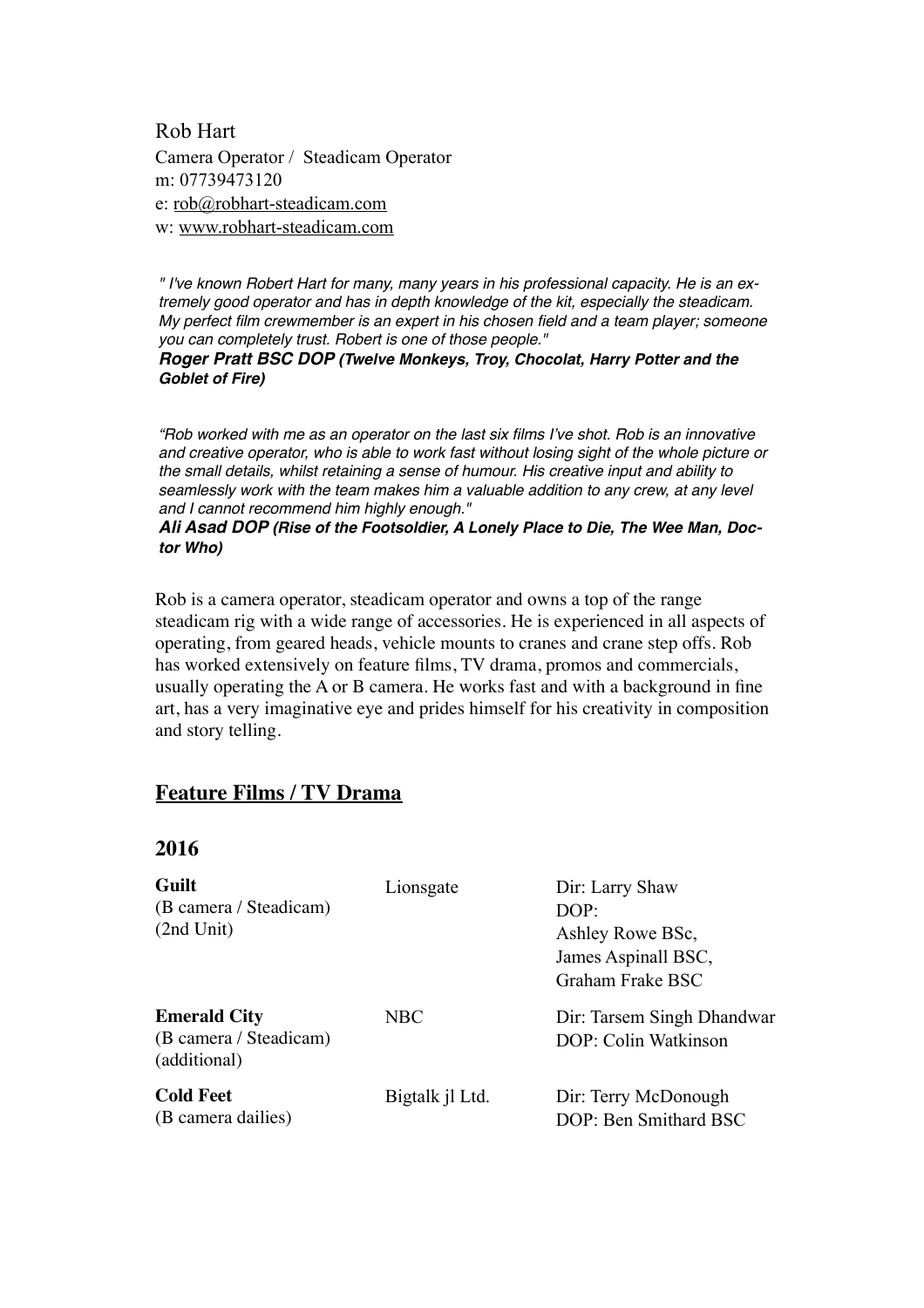**Wasted Episodes 1 - 6** (B camera / Steadicam)

Angel eye Media Dir: Tom Marshall DOP: Sarah Bartles Smith

#### **2015**

| <b>The Five</b><br>Episodes $1-10$<br>(A Camera / Steadicam) | Red Production<br>Company / Sky One | Dir: Mark Tonderai<br>DOP: Tico Poulakakis CSC |
|--------------------------------------------------------------|-------------------------------------|------------------------------------------------|
| <b>Scott &amp; Bailey</b>                                    | <b>Red Production</b>               | Dir: Alex Kalymnios                            |
| (Steadicam)                                                  | Company                             | DOP: Ollie Downey                              |
| <b>Brotherhood</b>                                           | Brotherhood film                    | Dir: Noel Clarke                               |
| (B camera / Steadicam)                                       | company Ltd.                        | DOP: Aaron Reed                                |

#### **2014**

| <b>Miss You Already</b><br>(B Camera / Steadicam)                           | Embargo Films                  | Dir: Catherine Hardwicke<br><b>DOP: Elliot Davis</b>                           |
|-----------------------------------------------------------------------------|--------------------------------|--------------------------------------------------------------------------------|
| <b>Fortitude</b><br>Episode $1 - 12$<br>(B Camera / Steadicam)              | Sky Atlantic / Tiger<br>Aspect | Dir: Sam Miller<br>DOP: John Conroy ISC,<br>Garry Shaw,<br>Wojciech Szepel PSC |
| <b>The Royals</b><br><b>Episode 7</b><br>(A Camera / Steadicam,<br>dailies) | Privileged Produc-<br>tions    | Dir: Tom Vaughan<br>DOP: John Rhodes                                           |
| <b>Broadchurch</b><br>Episode 3-4<br>(B camera / Steadicam,<br>dailies)     | Kudos                          | Dir: Jessica Hobbs<br>DOP: John Conroy ISC                                     |
| <b>Critical</b><br><b>Episode 8</b><br>(B Camera / Steadicam,<br>dailies)   | <b>Hat Trick</b>               | Dir: Philippa Langdale<br>DOP: Tim Palmer BSC                                  |
| <b>Slapper and Me</b><br>(Steadicam)                                        | Green Screen Stu-<br>dios      | Dir: Betsan Morris Evans<br>DOP: Kate Swain                                    |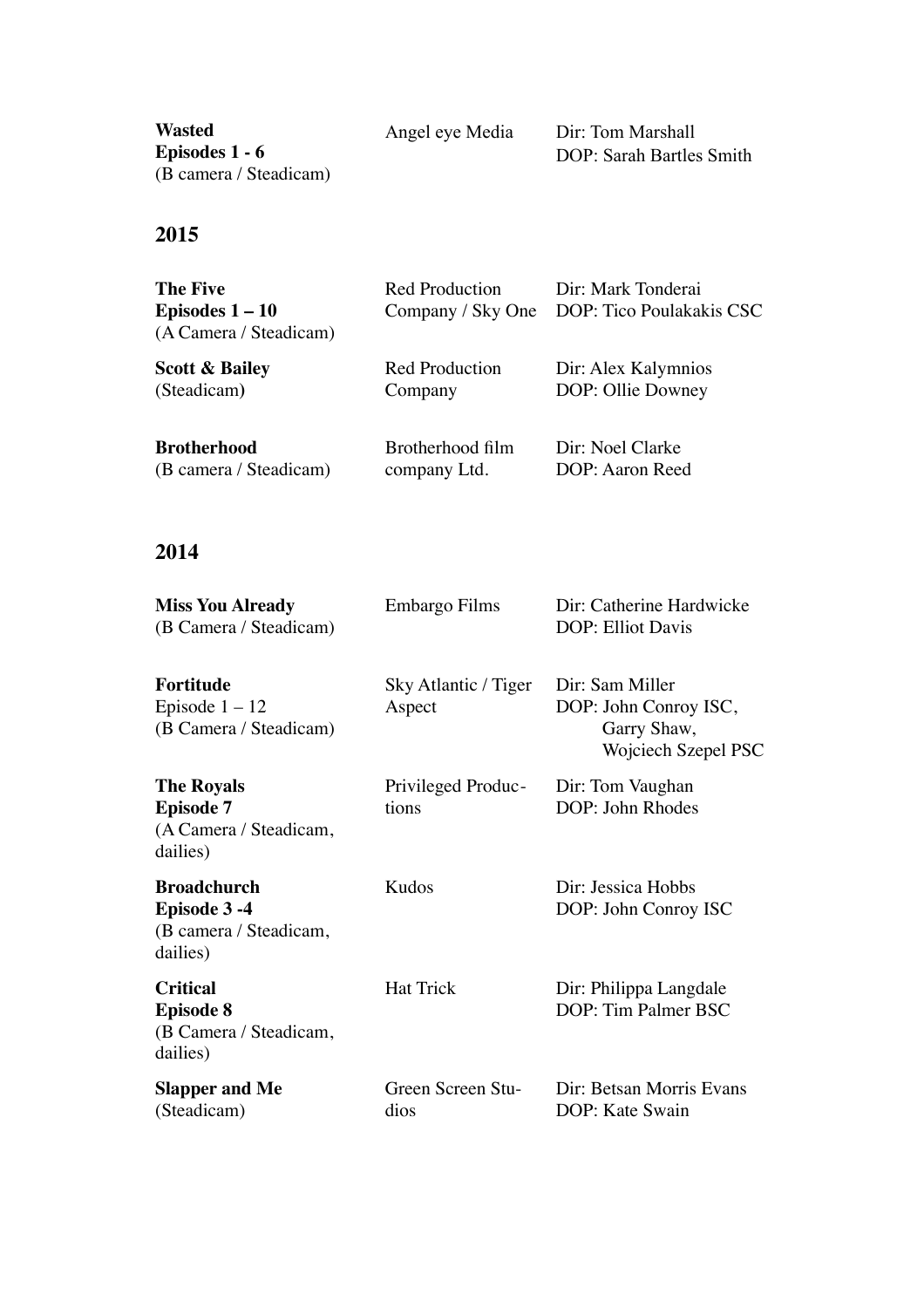# **2013**

| <b>Holby City</b><br>(B Camera / Steadicam)<br>(dailies) | <b>BBC</b>                      | Dir: Richard Platt<br>DOP: Peter Butler   |
|----------------------------------------------------------|---------------------------------|-------------------------------------------|
| <b>Keeping Rosy</b><br>(Steadicam / B camera)            | <b>Redemption Films</b><br>Ltd. | Dir: Steve Reeves<br>DOP: Roger Pratt BSC |
| <b>Pudsey</b><br>(Steadicam / A Camera)                  | Vertigo Films Ltd.              | Dir: Nick Moore<br>DOP: Ali Asad          |
| <b>Peterman</b><br>(Steadicam / A Camera)                | Control Films / Tal-<br>ent TV. | Dir: Mark Abraham<br>DOP: Gavin Fry       |
| <b>Hooligan Factory</b><br>(Steadicam/A Camera)          | Altitude HF Ltd.                | Dir: Nick Nevern<br>DOP: Ali Asad         |

# **2012**

| Jadoo<br>(Steadicam/A Camera) | Jadoo Films Ltd. | Dir: Amit Gupta<br>DOP: Roger Pratt BSC |
|-------------------------------|------------------|-----------------------------------------|
| Weeman                        | Carnaby In-      | Dir: Ray Burdis                         |
| (Steadicam/A Camera)          | ternational Ltd  | DOP: Ali Asad                           |

# **2011**

| <b>Five Day Shelter</b><br>(Steadicam)           | Shelter Films Ltd.                              | Dir: Ger Leonard<br>DOP: Tim Fleming ISC |
|--------------------------------------------------|-------------------------------------------------|------------------------------------------|
| <b>The Rafters</b><br>(Steadicam / B Camera)     | Rafters Film Pro-<br>ductions                   | Dir: John Carney<br>DOP: P J Dillon ISC  |
| <b>Best Laid Plans</b><br>(Steadicam / A Camera) | Made up North Pro- Dir: David Blair<br>ductions | DOP: Ali Asad                            |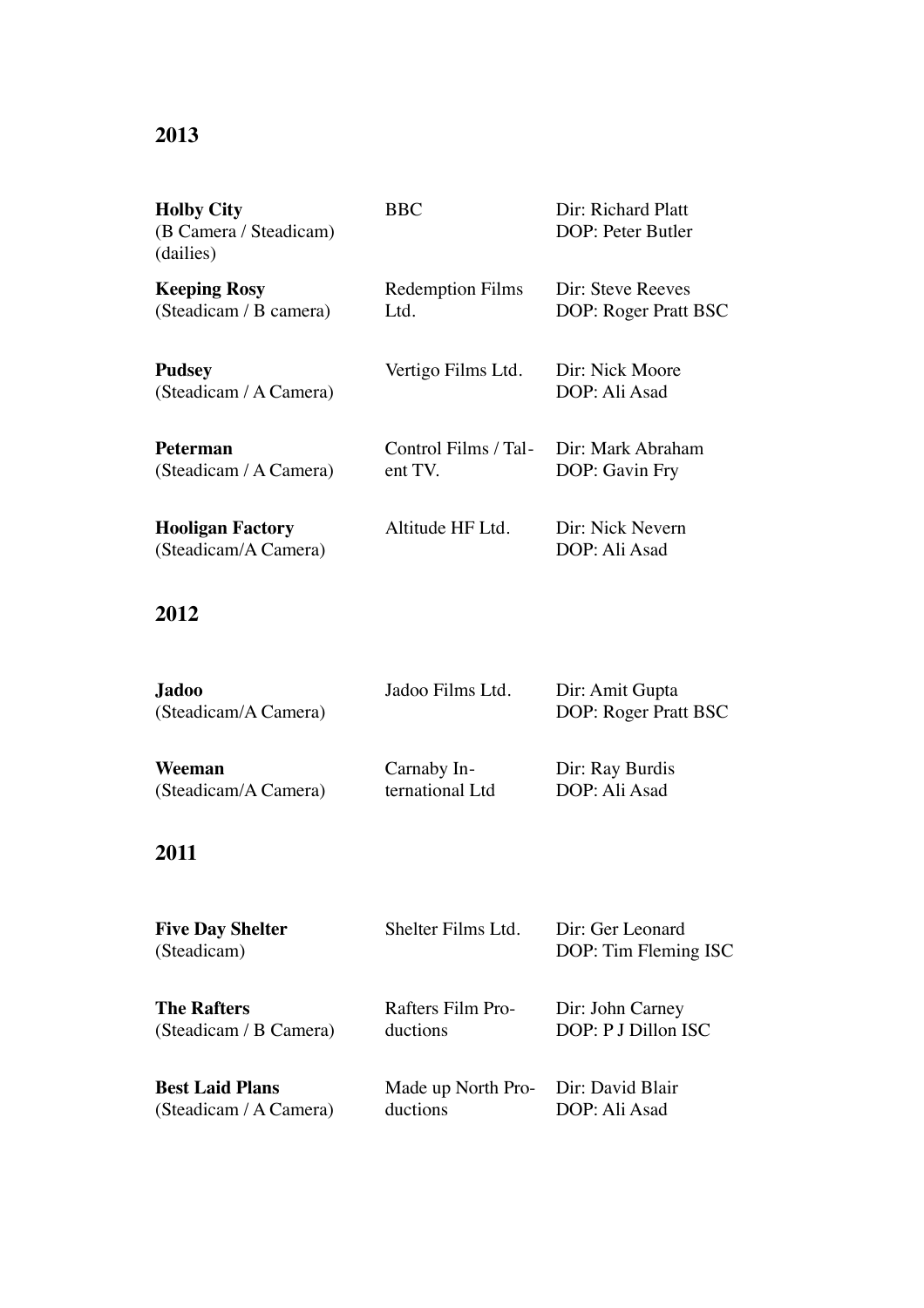#### **2010**

| <b>A Lonely Place to Die</b> | Carnaby Films $\&$ Dir: Julian Gilbey |                      |
|------------------------------|---------------------------------------|----------------------|
| (Steadicam / B Camera)       | Redemption TV Ltd. DOP: Ali Asad      |                      |
|                              |                                       |                      |
| <b>Fosters</b>               | <b>Fosters Production</b>             | Dir: Jonathan Newman |
|                              |                                       |                      |
| (Steadicam / B Camera)       | Ltd.                                  | DOP: Dirk Nel        |

# **Commercials / Idents**

| Walls<br>(Steadicam)                     | Good Egg                           | Dir: Bugsy Riverbank Steel<br>DOP: Daniel Trapp |
|------------------------------------------|------------------------------------|-------------------------------------------------|
| John Lobb Bootmaker<br>(Steadicam)       | Laura Holmes Pro-<br>ductions      | Dir: Lisa Gunning<br><b>DOP</b> : Ula Pontikos  |
| Morrisons – Union J<br>(Steadicam)       | London Alley                       | Dir: Frank Borin<br>DOP: Aaron Reid             |
| Burberry<br>(Steadicam)                  | $10-4$ Inc.                        | Dir: Daryl Chase<br>DOP: Adam Clitheroe         |
| <b>Wheeler Dealer</b><br>(Steadicam)     | Discovery                          | Dir: Ceri Payne<br>DOP: Oliver Schofield        |
| <b>Rebrand ITV Idents</b><br>(Steadicam) | <b>ITV</b>                         | Dir: Phil Lind<br>DOP: Oliver Schofield         |
| Reebok<br>(Steadicam)                    | <b>JNB</b> Films Ltd               | Dir: James Berridge<br>DOP: Leon Willis         |
| Aim High<br>(Steadicam)                  | Disney XD                          | Dir: Jonny Mazur<br>DOP: Bruce Jackson          |
| The Mentalist<br>(Steadicam)             | <b>Viasat Broadcasting</b><br>Ltd. | Dir: Anna Munkenberg<br>DOP: Bruce Jackson      |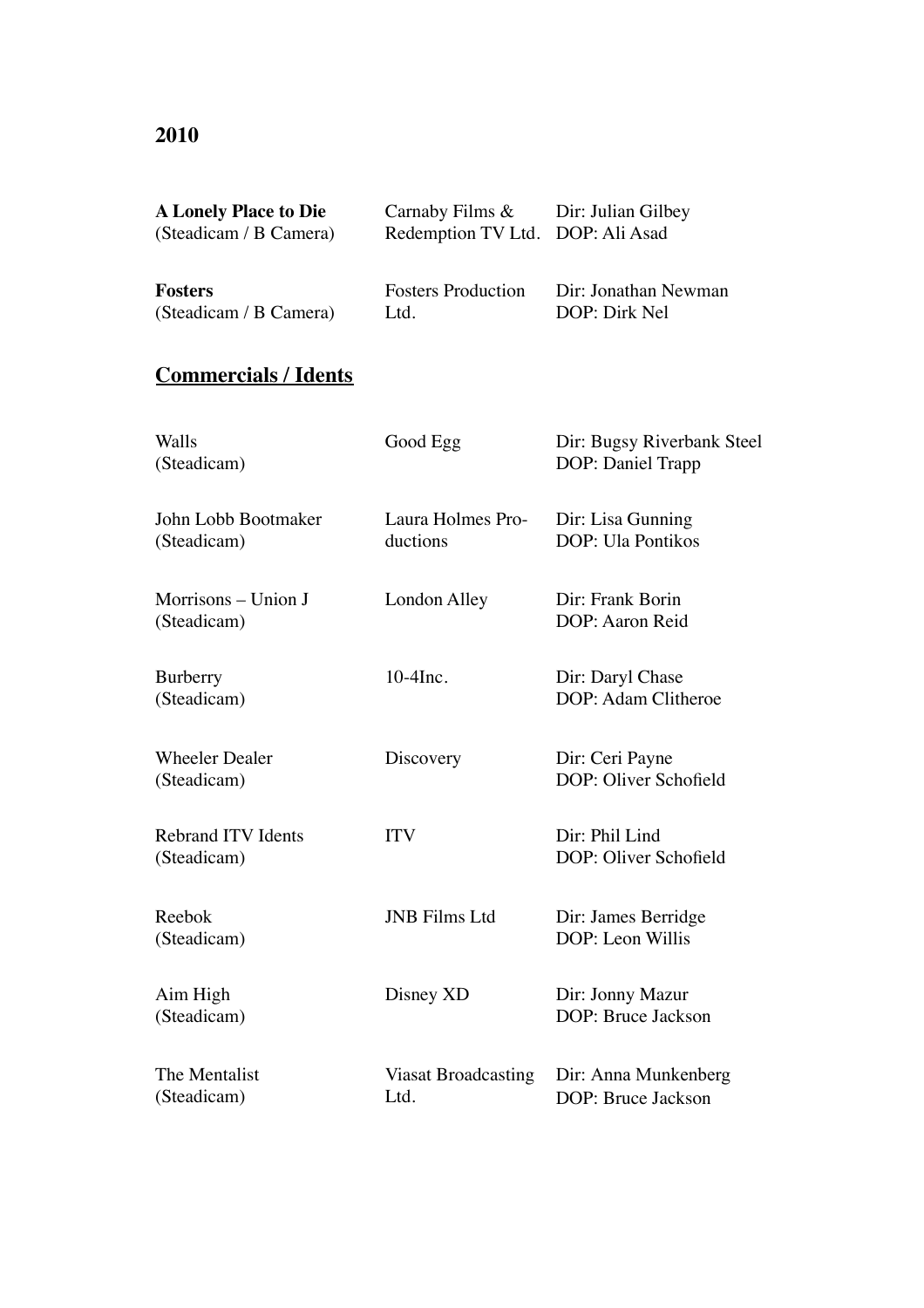| <b>Transport for London Buses</b><br>(Steadicam) | <b>Screen Productions</b><br>Ltd | Dir: Ian Curtis<br>DOP: Ali Asad             |
|--------------------------------------------------|----------------------------------|----------------------------------------------|
| Bupa<br>(Steadicam)                              | Fresh Film Ltd.                  | Dir: Michael Arnold<br>DOP: Oliver Schofield |
| Ax Men<br>(Steadicam)                            | Viasat Broadcasting<br>Ltd.      | Dir: Paul Hammond<br>DOP: Bruce Jackson      |
| <b>HMS Ark Royal</b><br>(Steadicam)              | Discovery Channel                | Dir: Meriem Adib<br>DOP: Oliver Schofield    |
| Invisible World<br>(Steadicam)                   | <b>BBC</b>                       | Dir: Dan Clifton<br>DOP: Oliver Schofield    |
| Dexter<br>(Steadicam / A Camera)                 |                                  | Tantrum Productions Dir: Richard Michell     |
| Underdog<br>(Steadicam / A Camera)               | Virgin Media                     | Dir: Dan Waldane<br>DOP: Gavin L Fry         |
| Boom<br>(Steadicam)                              | <b>MTV</b>                       | Dir: Dan Sutherland<br>DOP: Mirko Beutler    |
| Medium<br>(Steadicam)                            | Sci Fi Channel                   | Dir: Steve Skinner<br>DOP: Bruce Jackson     |
| 'Bounce' Range Rover<br>(Steadicam / A Camera)   | Abraham Films                    | Dir: Mark Abraham<br>DOP: Gavin L Fry        |
| <b>Ford Focus</b><br>(Steadicam / A Camera)      | <b>Abraham Films</b>             | Dir: Mark Abraham<br>DOP: Gavin L Fry        |
| <b>Promos</b>                                    |                                  |                                              |
| McBusted<br>(Steadicam)                          | Nice & Polite                    | Dir: David Spearing<br>DOP: Jake Jelicich    |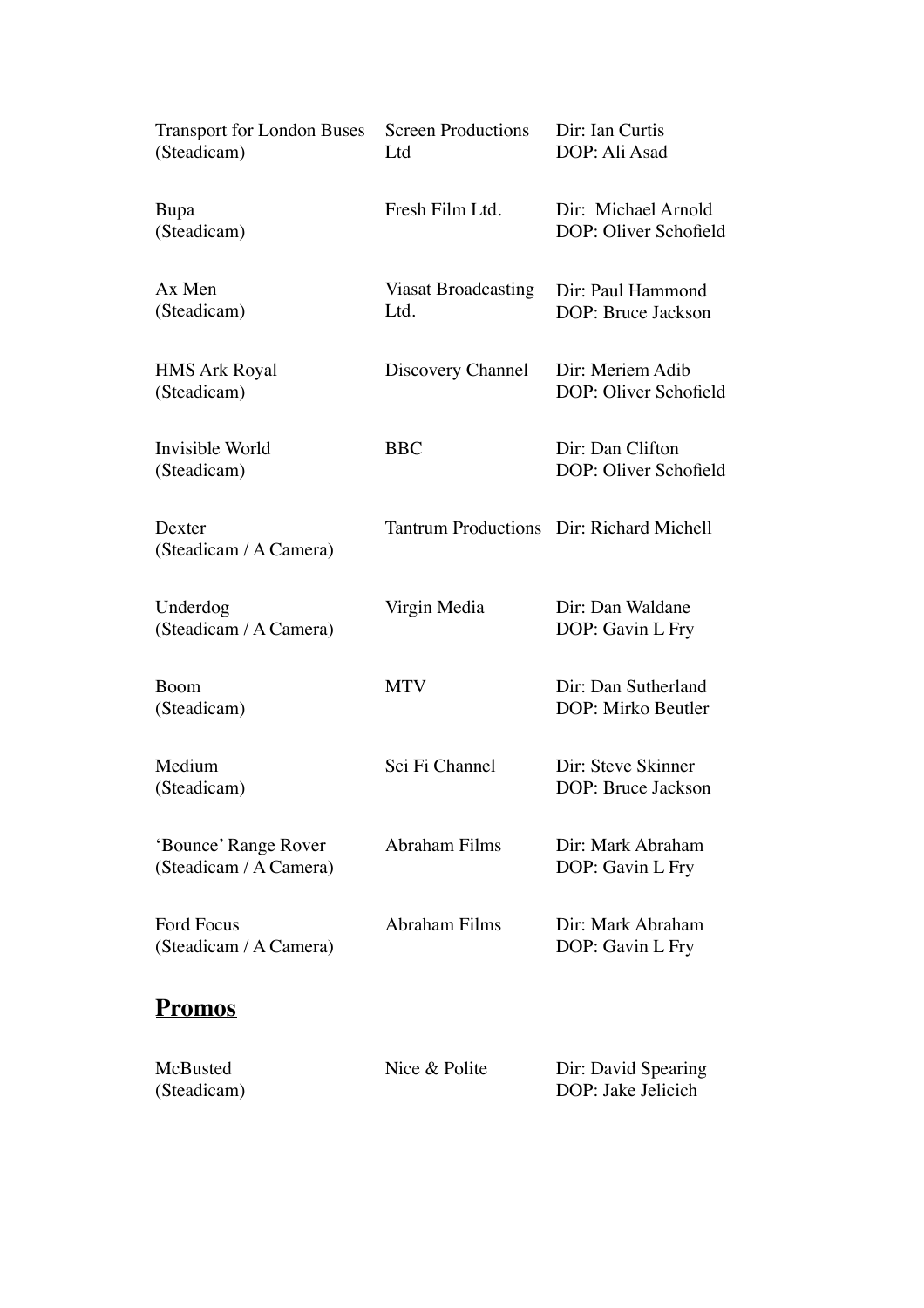| James Arthur<br>(Steadicam)           | Good Egg              | Dir: Bugsy Riverbank Steel<br>DOP: Daniel Trapp    |
|---------------------------------------|-----------------------|----------------------------------------------------|
| Goldfrapp<br>(Steadicam)              | Cap Gun               | Dir: Lisa Gunning<br>DOP: Brian Strange            |
| Florence & the Machine<br>(Steadicam) | Somesuch & Co.        | Dir: Vincent Haycock<br>DOP: Steve Annis           |
| Kate Bush<br>(Steadicam/A camera)     | Noble & Brite         | Dir: Kate Bush<br>DOP: Roger Pratt BSC             |
| <b>Bloc Party</b><br>(Steadicam)      | OneSix7               | Dir: James Lees<br>DOP: Ben Todd                   |
| <b>Gabriel Bruce</b><br>(Steadicam)   | Tim Phillips          | Dir: Jacob Perlmutter<br>DOP: Carlos De Carvalho   |
| Jenn D<br>(Steadicam)                 | Luti Media Ltd        | Dir: Ben Peters<br>DOP: Oliver Downey              |
| Michael Gray<br>(Steadicam)           | Luti Media Ltd        | Dir: Sesan Ogunro<br>DOP: Aaron Reed               |
| K Koke Feat / Rita Ora<br>(Steadicam  | Generator             | Dir: Courtney Philips<br>DOP: Ben Todd             |
| Kate Bush<br>(Steadicam / A Camera)   | Noble & Brite         | Dir: Kate Bush<br>DOP: Roger Pratt BSC             |
| Pope Joan<br>(Steadicam)              | <b>Blac</b> Ionica    | Dir: Chris Stong $&$ Jon<br>Evans<br>DOP: Will Bex |
| Adulthood 'Bashy'<br>(Steadicam)      | <b>Pathe Pictures</b> | Dir: Jamie Cox<br>DOP: Leon Willis                 |
| <b>Short Films</b>                    |                       |                                                    |

| Crocodile   | Independent | Dir: Gaelle Denis |
|-------------|-------------|-------------------|
| (Steadicam) |             | DOP: David Ungaro |